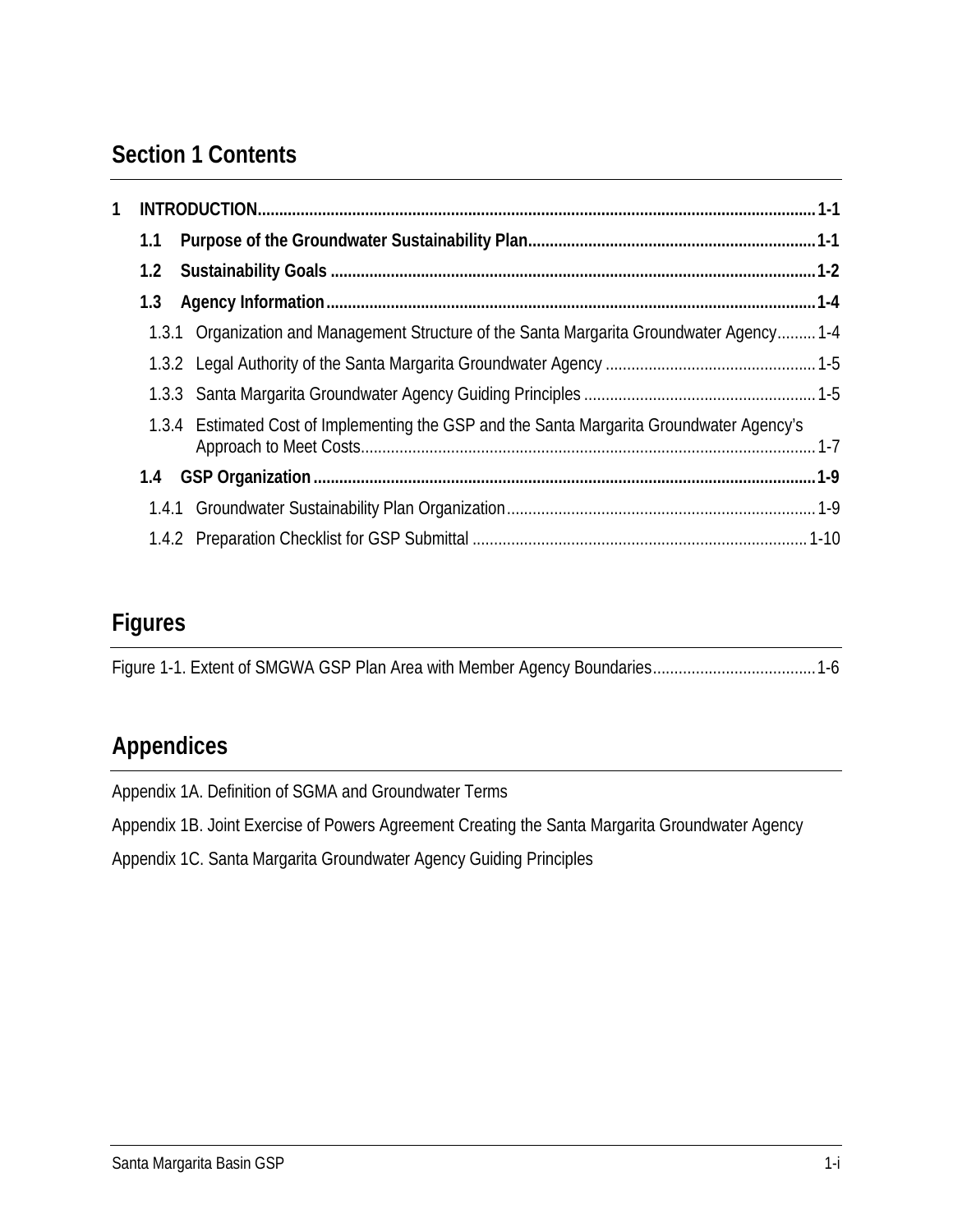## <span id="page-1-0"></span>**1 INTRODUCTION**

## <span id="page-1-1"></span>**1.1 Purpose of the Groundwater Sustainability Plan**

In 2014, the State of California enacted the Sustainable Groundwater Management Act (SGMA). This act requires groundwater basins in California that are designated as medium- or highpriority be managed sustainably over at least a 50-year planning and implementation horizon. Satisfying the requirements of the SGMA generally requires 4 basic activities:

- 1. Forming one or multiple Groundwater Sustainability Agency(s) (GSAs) to fully cover a basin;
- 2. Developing one or multiple Groundwater Sustainability Plan(s) (GSPs) that fully cover the basin;
- 3. Implementing the GSP and managing the basin according to the GSP to achieve quantifiable objectives; and
- 4. Regular reporting of groundwater conditions and progress towards sustainability to the California Department of Water Resources (DWR).

This document fulfills the Groundwater Sustainability Plan (GSP, or Plan) requirement for the Santa Margarita Basin (Basin) categorized as a medium-priority basin. The GSP describes the Basin's physical attributes related to groundwater, surface water, and land use; develops quantifiable management objectives that take into account interests of the Basin's beneficial groundwater uses and users; and identifies a group of projects and management actions that will allow the Basin to achieve sustainability within 20 years of Plan adoption (2042), and to maintain sustainability for an additional 30 years beyond 2042.

The GSP was developed specifically to comply with SGMA's statutory and regulatory requirements. As such, the GSP uses terminology used in these requirements (see Water Code Section 10721 and 23 CCR Section 351) which is oftentimes different from the terminology used in other contexts (e.g. past reports or studies, past analyses, judicial rules or findings). Definitions used in this GSP, including those from SGMA statutes and regulations are included in Appendix 1A for reference.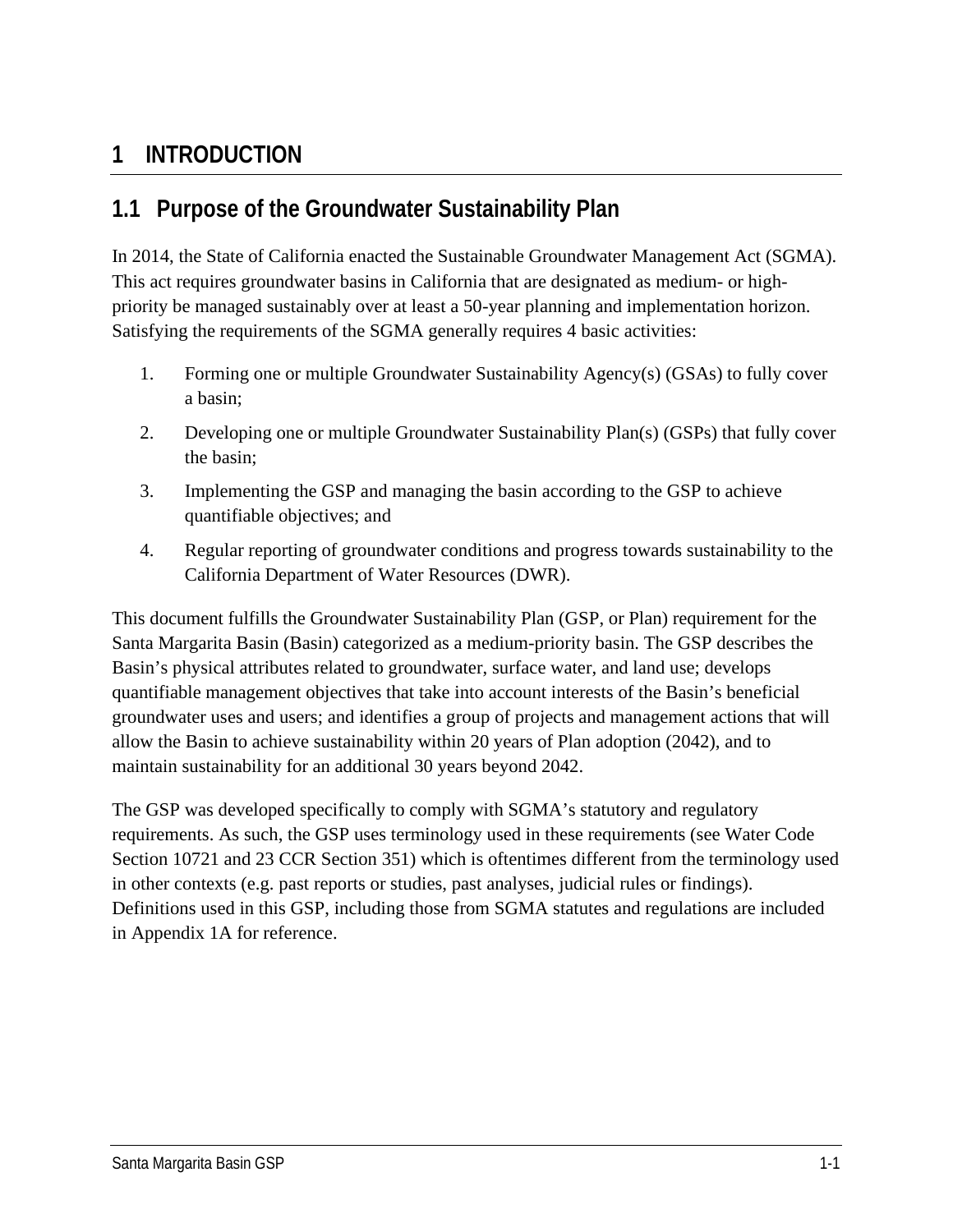## <span id="page-2-0"></span>**1.2 Sustainability Goals**

The GSP requires that the GSA for the Basin, called the Santa Margarita Basin Groundwater Agency (SMGWA), establish a sustainability goal that culminates in the absence of undesirable results within 20 years of the applicable statutory deadline. The 20-year deadline to achieve the sustainability goal is January 2042.

Sustainability goals were discussed by the SMGWA Board of Directors at several Board meetings. Contributions from Board directors, agency staff, and the public resulted in the sustainability goals of the SMGWA to:

- Implement the Sustainable Groundwater Management Act (SGMA), which requires the management and use of groundwater in the Basin in a manner that can be maintained during the planning and implementation horizon without causing undesirable results.
- Provide a safe and reliable groundwater supply that meets the current and future needs of beneficial users.
- Support groundwater sustainability measures and projects which enhance a sustainable and reliable groundwater supply in the Basin, utilizing integrated water management principles by:
	- o Safeguarding water supply availability for public health and welfare
	- o Maintaining and enhancing groundwater availability for municipal, private, and industrial users and uses
	- o Maintaining and enhancing groundwater contributions to streamflow, where beneficial users are dependent upon such contributions (fish, frogs, salamanders, dragonflies etc.)
	- o Maintaining and enhancing groundwater levels that support groundwater dependent ecosystems
	- o Maintaining and enhancing groundwater quality for existing and future beneficial uses
- Provide for operational flexibility within the Basin by supporting a drought reserve that considers future climate change
- Plan and implement projects and activities to achieve sustainability that are cost effective and do not place undue financial hardship on the SMGWA, its member agencies, or basin stakeholders. A cost-benefit analysis, taking into consideration financial, social, environmental, and adverse consequences, may be conducted to evaluate whether a project or activity results in undue financial hardship.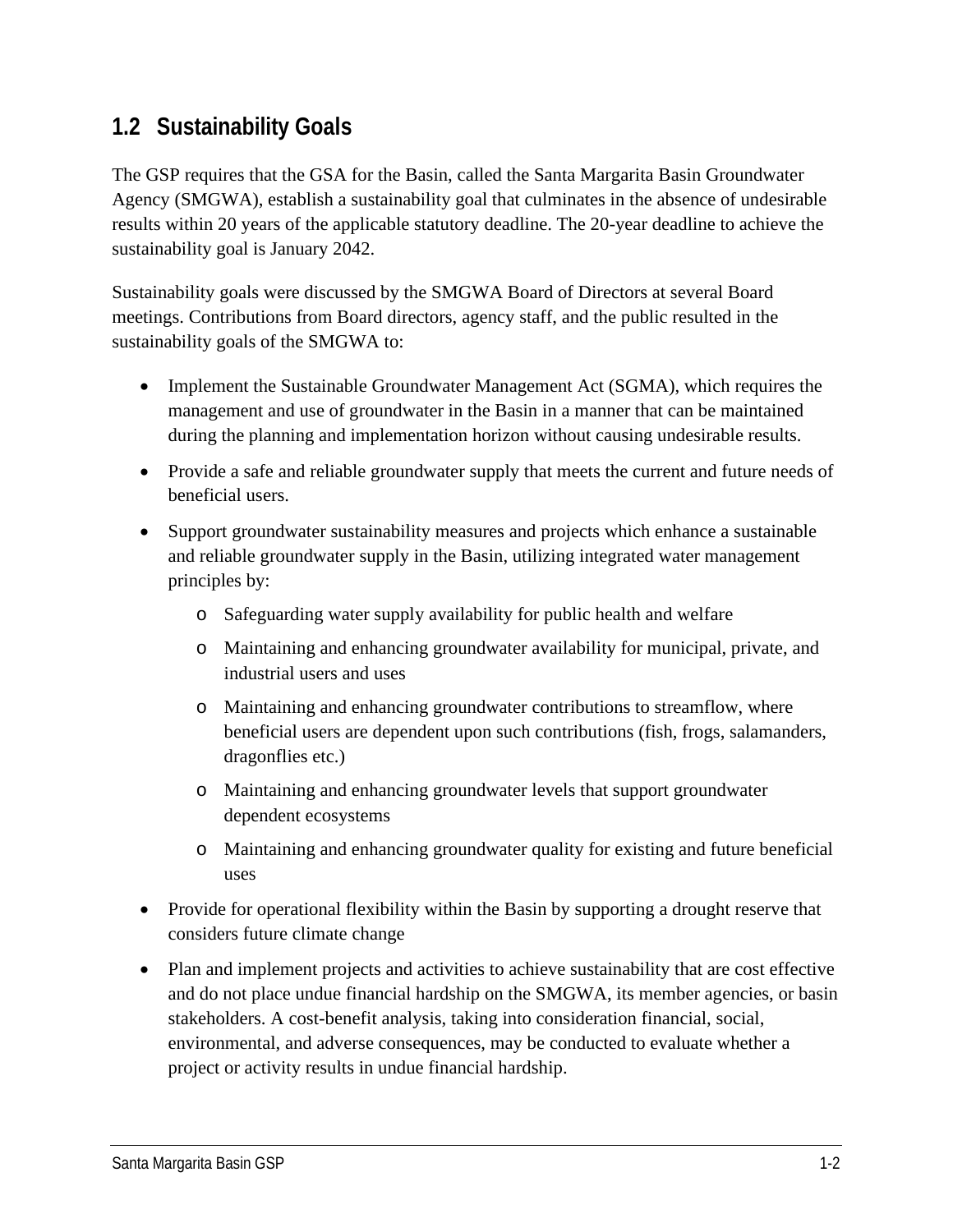Measures that the SMGWA member agencies will take to achieve Basin sustainability are focused on increasing Lompico aquifer groundwater levels in the Mount Hermon/South Scotts Valley area. The most immediate action will be to expand conjunctive use of surface water and groundwater using existing infrastructure. It is likely that this measure will be followed by development of infrastructure to gain access to San Lorenzo Valley Water District's (SLVWD) entitlement of 313 acre-feet per year (AFY) of Loch Lomond water for further conjunctive use opportunities. Combining the 2 projects would potentially provide for a long-term average of 540 AFY of in-lieu recharge by SLVWD and Scotts Valley Water District (SVWD) resting their extraction wells during the wet seasons when surface water is available for conjunctive use. Groundwater modeling has demonstrated the combined projects will raise Mount Hermon/South Scotts Valley area Lompico aquifer groundwater levels by 20 to 50 feet and Monterey Formation levels by 20 feet. Additionally, resting SVWD wells extracting from the Butano aquifer may raise Butano aquifer groundwater levels by 20 to 50 feet in the central to northern Scotts Valley areas. Anticipated increases in groundwater levels from 540 AFY of conjunctive use enables the SMGWA to meet its long-term measurable objectives for chronic lowering of groundwater levels, depletion of interconnected surface water, and reduction of groundwater in storage, while having no impact on groundwater quality.

Larger, more costly projects using either treated surface water or purified wastewater imported from outside the Basin, as described in Section 4, will be evaluated during the first 5 years of GSP implementation. The larger projects will provide cooperating agencies additional water supply resiliency and drought protection, beyond the level likely needed for sustainable management of groundwater in the Basin.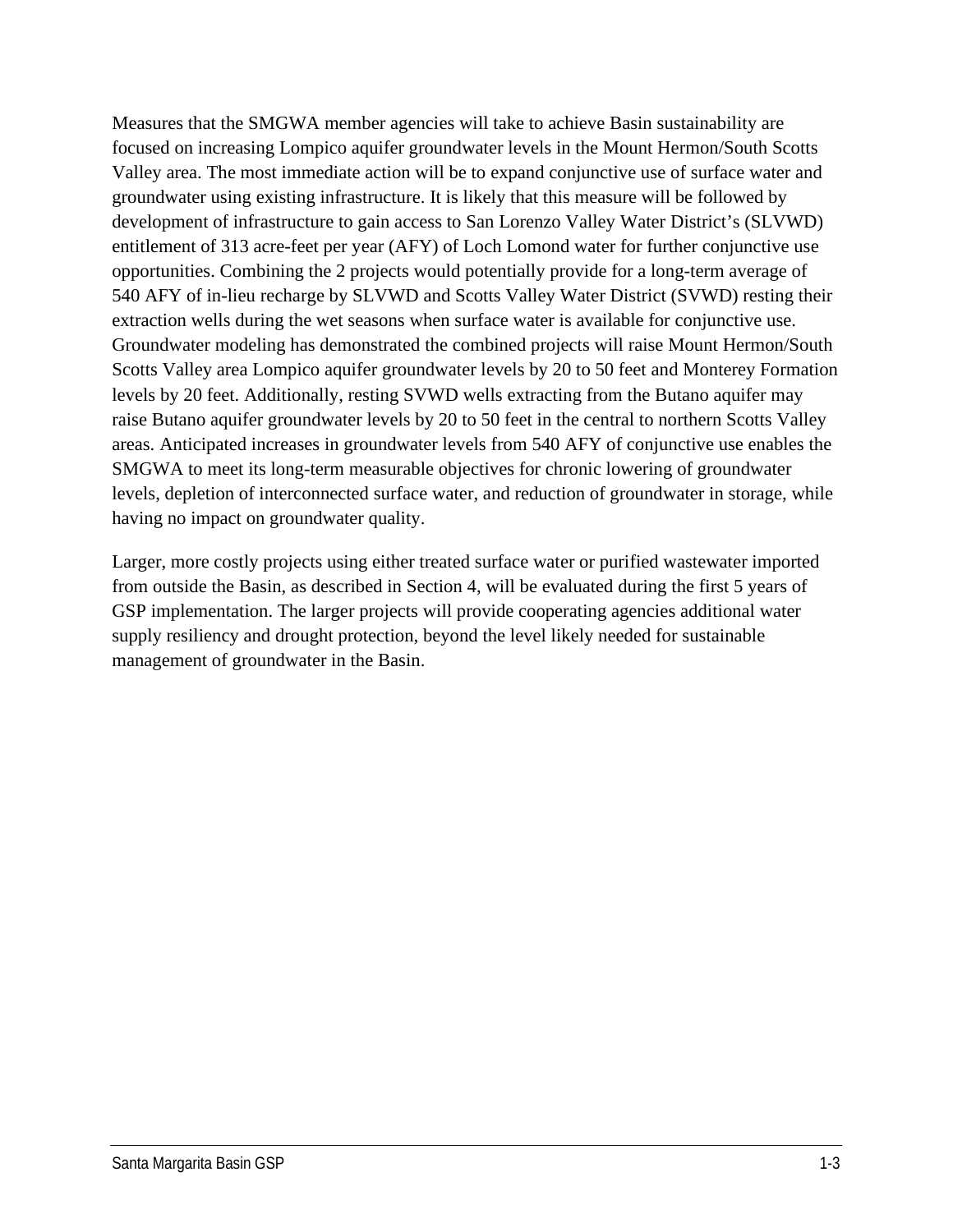## <span id="page-4-0"></span>**1.3 Agency Information**

The Santa Margarita Basin GSP has been developed by one exclusive GSA, the Santa Margarita Groundwater Agency (SMGWA).

### <span id="page-4-1"></span>**1.3.1 Organization and Management Structure of the Santa Margarita Groundwater Agency**

The SMGWA was formed through a Joint Powers Agreement (JPA) in June 2017 among the SVWD, SLVWD, and the County of Santa Cruz (County). SLVWD uses both local surface water and groundwater resources to supply potable water to their customers, while SVWD relies only on groundwater resources. The County of Santa Cruz regulates land use, issues well permits, oversees small public water systems, and conducts various watershed management efforts in the Basin.

The SMGWA is governed by a Board of Directors comprising 2 representatives from each member agency, 1 representative from the City of Scotts Valley, 1 from the City of Santa Cruz, 1 from Mount Hermon Association (MHA), and 2 private well owner representatives. There are a total of 11 directors.

Each member agency has one alternate to act as a substitute director. One alternate acts as a substitute director for the 2 directors representing private well owners, and 1 alternate for each entity acts as a substitute director for the City of Scotts Valley, City of Santa Cruz and MHA. Alternate directors have no vote, and do not participate in any discussions or deliberations of the Board unless appearing as a substitute for a director due to absence or conflict of interest.

There are no dedicated SMGWA staff. All staffing support and funding for the SMGWA is provided by its 3 member agencies. Although not a member agency, the City of Santa Cruz provides staff support to the SMGWA because it obtains approximately 69% of its water supply from the San Lorenzo River watershed which covers almost the entire groundwater basin.

Ms. Piret Harmon is the authorized representative for the SMGWA. Her contact information is listed below:

Ms. Piret Harmon General Manager Scotts Valley Water District 2 Civic Center Drive Scotts Valley, CA 95066 Phone: (831) 600-1902 Email: pharmon@svwd.org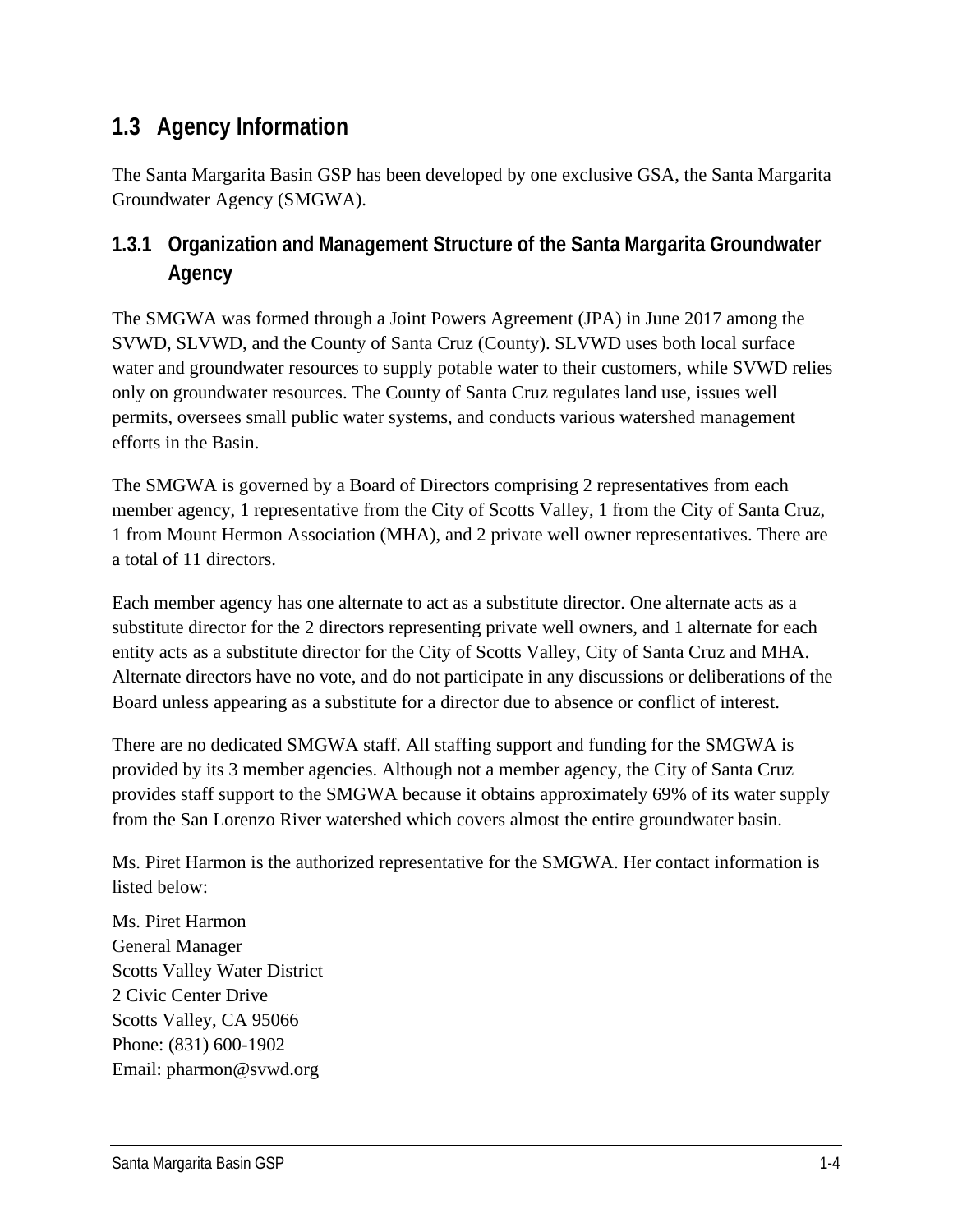### <span id="page-5-0"></span>**1.3.2 Legal Authority of the Santa Margarita Groundwater Agency**

[Figure 1-1](#page-6-0) shows the extent of the Santa Margarita Basin. This GSP covers the entire Basin area for which the SMGWA is the exclusive GSA. No portion of the Basin is covered by a non-exclusive GSA. Therefore, the SMGWA provides the sole legal authority to implement this GSP throughout the entire Plan area and no authority is needed from any other GSA to implement the GSP.

The SMGWA has legal authority to perform duties, exercise powers, and accept responsibility for managing groundwater sustainably within the Santa Margarita Basin. Legal authority comes from the SGMA, the JPA signed by SMGWA member agencies effective on June 1, 2017, and JPA Bylaws. The JPA is included as Appendix 1B. These laws and agreements, taken together, provide the necessary legal authority for the SMGWA Board of Directors to carry out the preparation and implementation of the Basin's GSP.

### <span id="page-5-1"></span>**1.3.3 Santa Margarita Groundwater Agency Guiding Principles**

Prior to starting GSP development, the SMGWA Board conducted a joint goal setting process that allowed them to establish a solid foundation for the planning work required during the GSP development. The process was facilitated by Dave Ceppos, a Managing Senior Mediator at California State University Sacramento, College of Continuing Education, Consensus and Collaboration Program. Mr. Ceppos conducted background reviews, conducted a situation assessment presenting the report to the Board at its July 2018 meeting.

The Board formed a Facilitation Committee to work with the facilitator in designing and implementing a joint goal setting process. The Facilitation Committee met several times reviewing the recommendations from the assessment report, preparing guiding principles and determining the appropriate timeline for necessary activities. Collectively they developed a proposed "Santa Margarita Groundwater Agency (SMGWA) Guiding Principles" document (Guiding Principles) that was approved at the November 2018 Board meeting, and then amended at the December 2018 Board meeting. The final Guiding Principles are included as Appendix 1C to this GSP.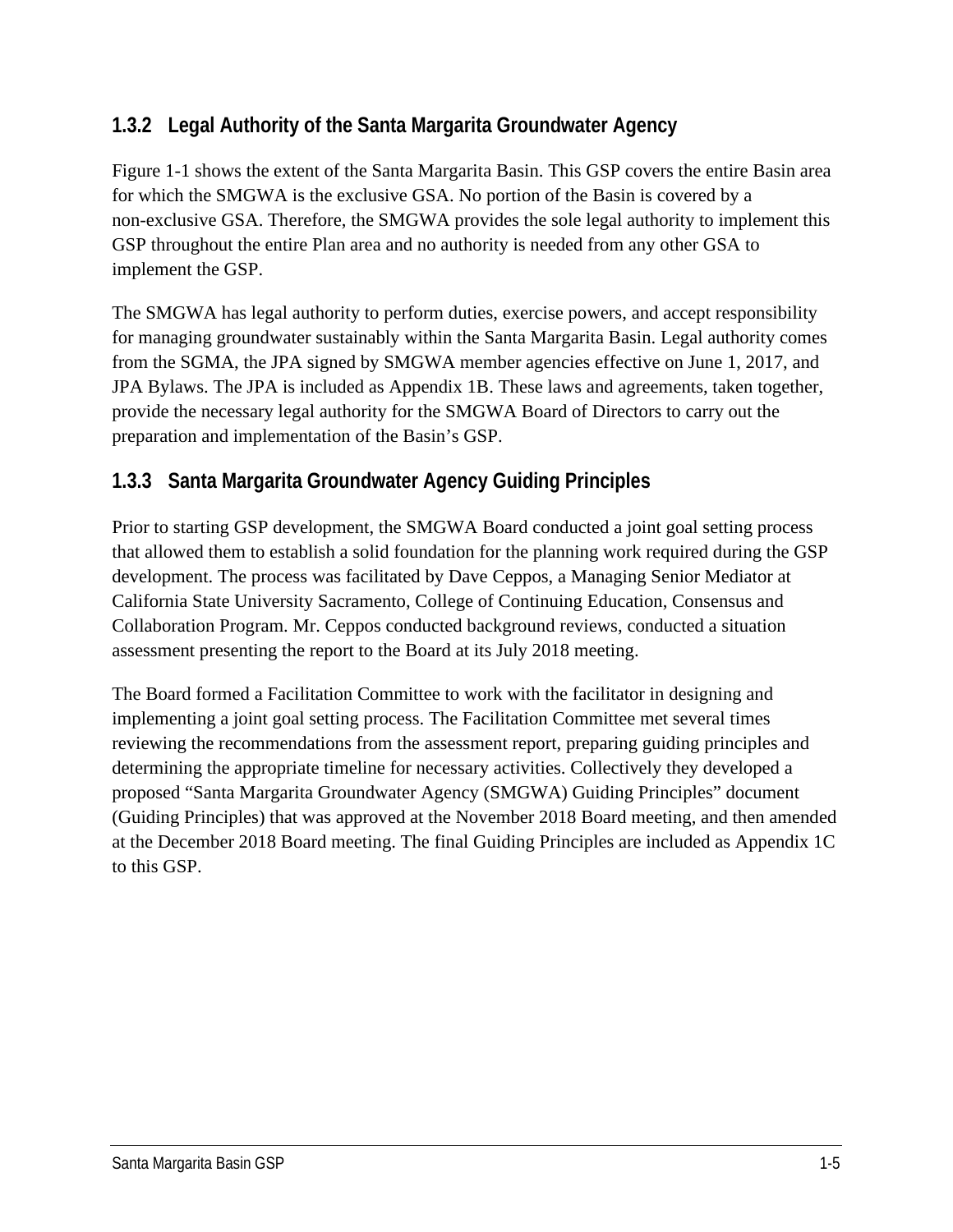

<span id="page-6-0"></span>Figure 1-1. Extent of SMGWA GSP Plan Area with Member Agency Boundaries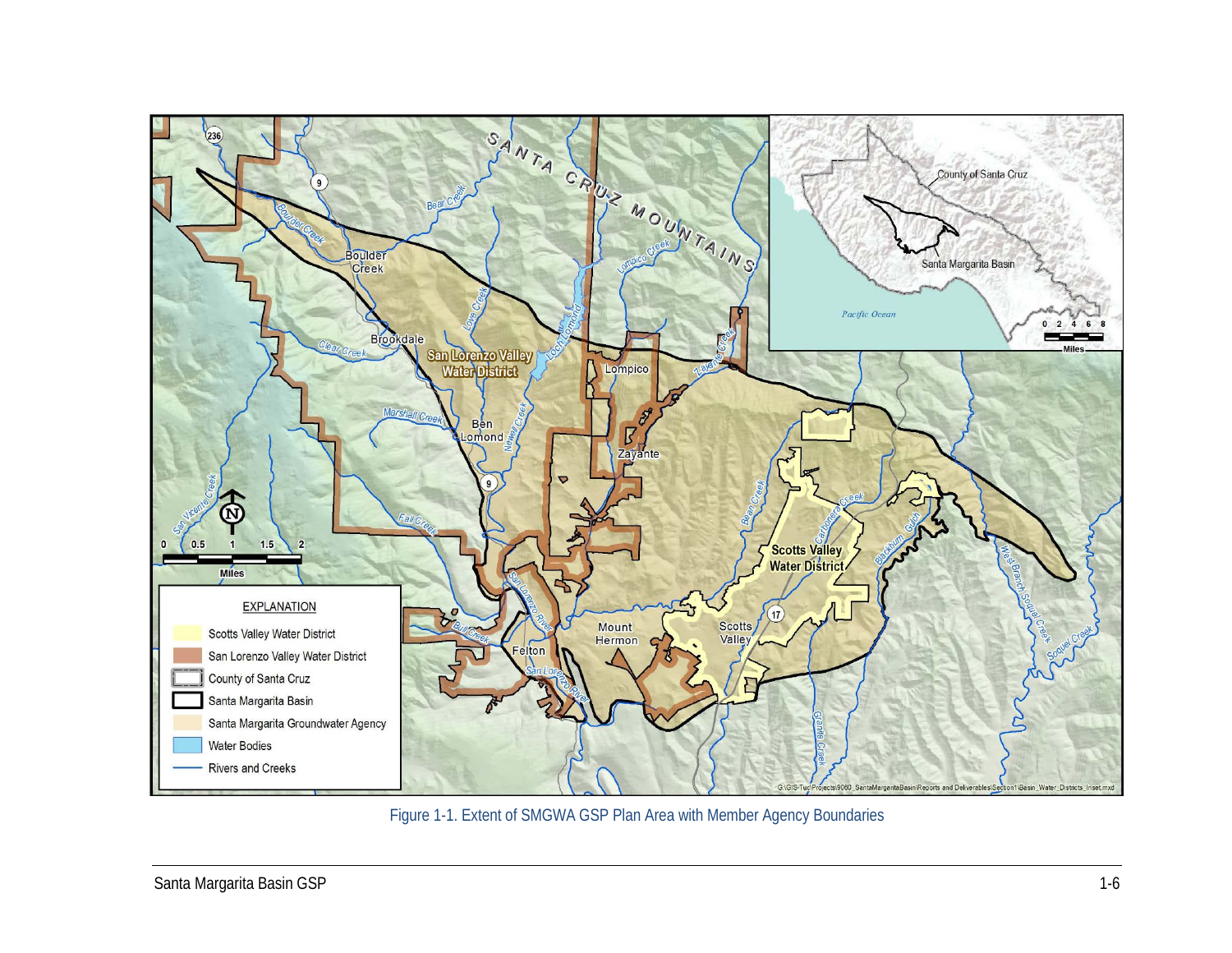Development of the Guiding Principles marked a major milestone for the SMGWA. They define a set of mutual core values and commitments that the current Board and future Boards will focus their efforts towards. The Guiding Principles add to the SMGWA's other documents, including the agency's Joint Powers Agreement (Appendix 1B) and Bylaws, that define how the Agency does and will function. As used by other organizations and agencies, Guiding Principles (and similar) are an important and applied tool that guides the work of a governing body. Amongst many uses, the SMGWA Guiding Principles can:

- Be provided to the Basin Beneficial Users as a written description of key interests and a commitment/pledge by the Board as to how it will implement SGMA.
- Be used by all Board members to regularly assess the direction of discussions and potential Board decisions and to ensure that said discussions and decisions are consistent with these Guiding Principles.

### <span id="page-7-0"></span>**1.3.4 Estimated Cost of Implementing the GSP and the Santa Margarita Groundwater Agency's Approach to Meet Costs**

Over the next 5 years, the estimated cost to implement the GSP is \$1,967,900. The annualized cost over those 5 years is \$393,580. Estimated costs by GSP implementation activity are included in Section 5, Table 5-1.

The estimated cost of implementing the GSP is presented by category identified below but also includes maintaining a prudent fiscal reserve and other miscellaneous costs. The cost estimate's major cost categories include:

- Administration and business operations
- GSP management and coordination
- Monitoring and GSP reporting (annual and 5-year reports)
- Maintaining the data management system (DMS)

Monitoring, regulatory reporting, filling data gaps, and maintaining the DMS accounts for roughly half the cost estimate. The remaining costs cover activities associated with supporting SMGWA governance and management.

The GSP implementation cost estimate does not include the cost of evaluating, planning, designing, and constructing a project(s) to achieve groundwater sustainability. As discussed in Sections 4 and 5, cooperating agencies will cover their respective costs of these activities because the SMGWA will not serve as the lead agency for implementing projects and management actions. Project costs may be shared between multiple agencies if the project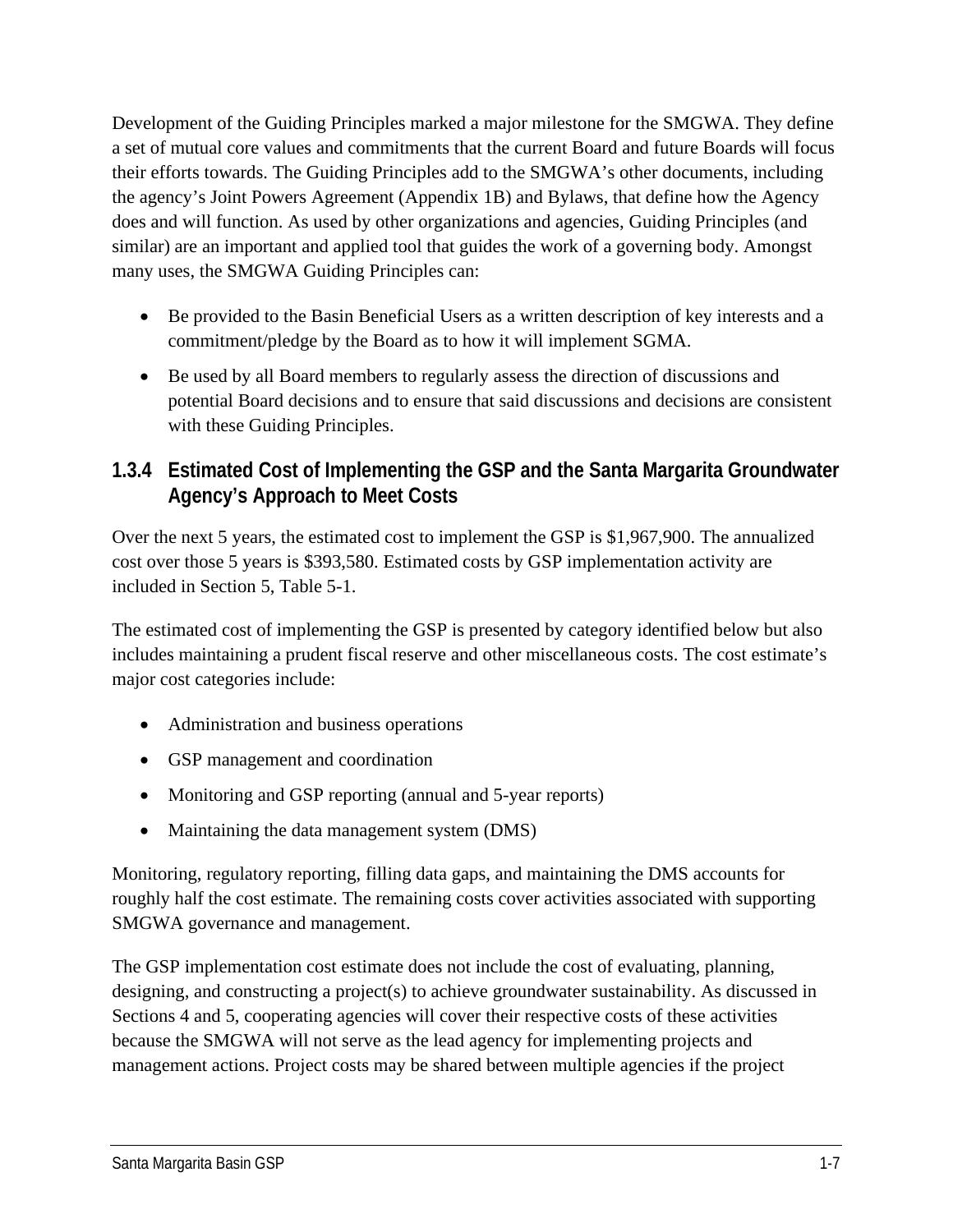provides greater water supply reliability and resiliency benefit to multiple agencies. Regional collaboration to achieve both basin sustainability and increase regional water supply reliability and resiliency is encouraged by the SMGWA.

Costs associated with implementing new projects infrastructure may would be funded through a combination of increased operating revenue and outside funding sources. Potential outside funding sources could include IRWM Grant Programs, Sustainable Groundwater Management Grant Program, State Revolving Fund low interest loans, USDA grants and/or low interest loans, or USBR Drought Resiliency and/or Title XVI Recycled Water. For majority of projects included in the GSP, securing outside funding to supplement local revenue streams will be critical. Considering the size of the population and scale of the projects required to achieve sustainability, it is important to ensure financial feasibility and long-term affordability for beneficial users.

The SMGWA is funded by its member agencies through annual contributions based on a cost sharing agreement. The cost allocation is currently established at 60% to SVWD, 30% to SLVWD, and 10% to the County of Santa Cruz; the cost allocation is subject to change. SMGWA's approach to meeting GSP implementation costs is considered in two phases. In the GSP Implementation Phase 1 (2022 – 2027) funding is anticipated to be obtained from annual contributions from the SMGWA member agencies. Contribution amounts will be assessed based upon the SMGWA's annual budgetary requirements and equitable cost share rationale between the member agencies. The SMGWA will continue to pursue funding opportunities from state and federal sources to support GSP implementation activities.

The approach to meeting the GSP implementation costs after 2027 will be evaluated as GSP implementation proceeds. As authorized under Chapter 8 of the SGMA, a GSA may impose fees, including, but not limited to, permit fees and fees on groundwater extraction or other regulated activity, to fund the costs including groundwater sustainability planning and program activities and administration. The SMGWA will further evaluate the funding mechanisms, the potential application of fees and the fee criteria for non-*de minimis* and *de minimis* users alike.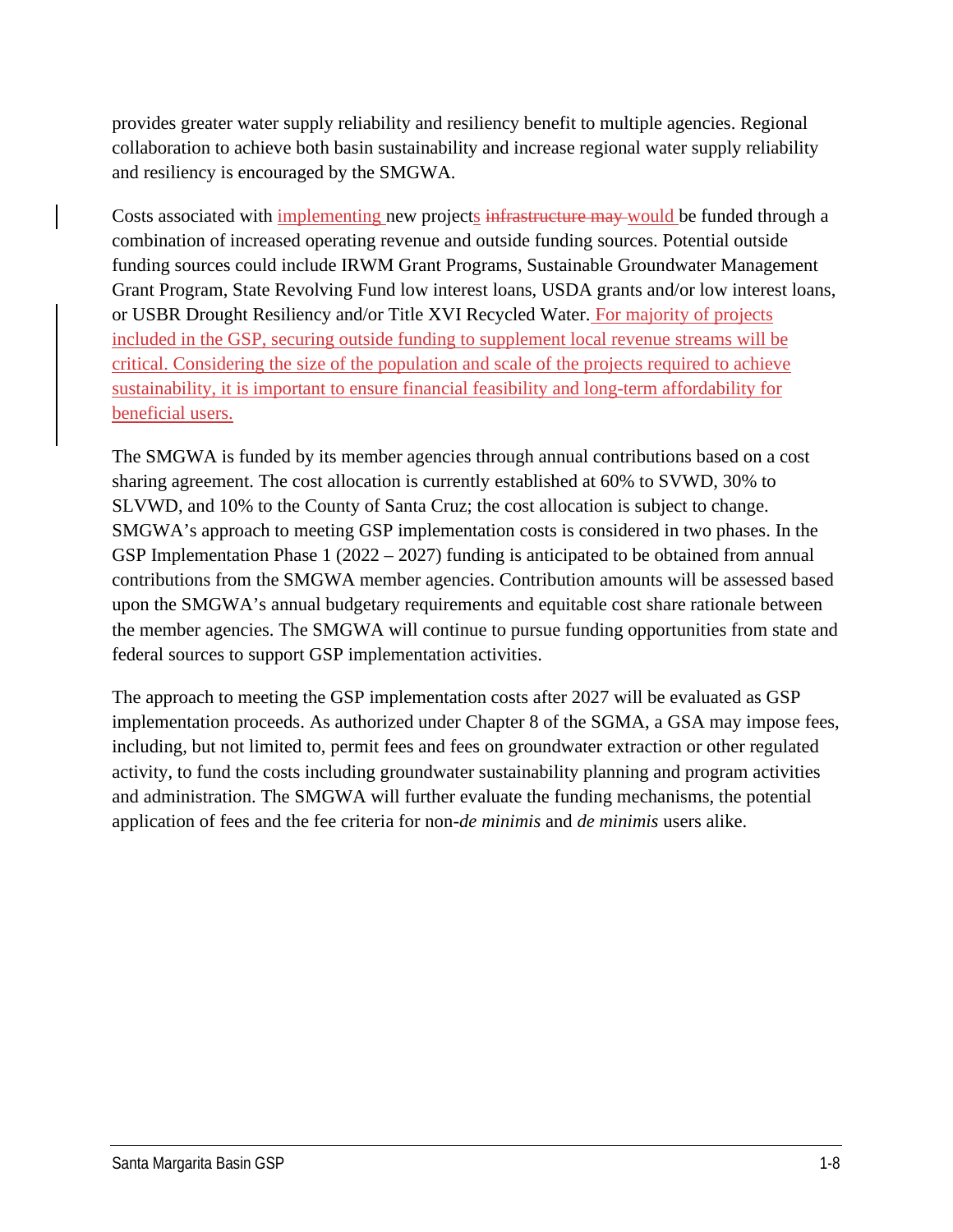## <span id="page-9-0"></span>**1.4 GSP Organization**

### <span id="page-9-1"></span>**1.4.1 Groundwater Sustainability Plan Organization**

The SMGWA's GSP is organized based upon the DWR's GSP Annotated Outline with additional information to address content requirements found in the *Preparation Checklist for GSP Submittal* (DWR, 2016)*.*

The GSP is organized as follows:

#### **Executive Summary**

The executive summary presents an overview of the overall GSP, background information on the groundwater conditions in the Basin, an overview the GSP development process, and key information from each of the five GSP sections.

#### **Section 1. Introduction**

This first section presents the purpose of the GSP, the Basin's Sustainably Goal, information about the SMGWA, and organization of the GSP.

#### **Section 2. Plan Area and Basin Setting**

This section describes the Santa Margarita Groundwater Basin's physical attributes related to groundwater, surface water, and land use. Historical and current Basin groundwater conditions and groundwater management are described together with the Basin's historical and current water budget. In addition to historical and current water budgets, projected water budgets covering the 50-year period planning horizon with and without projects and management actions are included to estimate future conditions of supply, demand, and aquifer response to Plan implementation. This section provides the background information needed to develop the technical aspects of Section 3: Sustainable Management Criteria and Section 4: Projects and Management Actions to Achieve Sustainability Goal.

#### **Section 3. Sustainable Management Criteria**

This section presents the Basin's sustainability goal and provides the management criteria, for the Basin's applicable sustainability indicators, by which to measure the Basin's sustainability. This section also describes the monitoring networks used to assess groundwater levels, groundwater quality, and interconnected surface water.